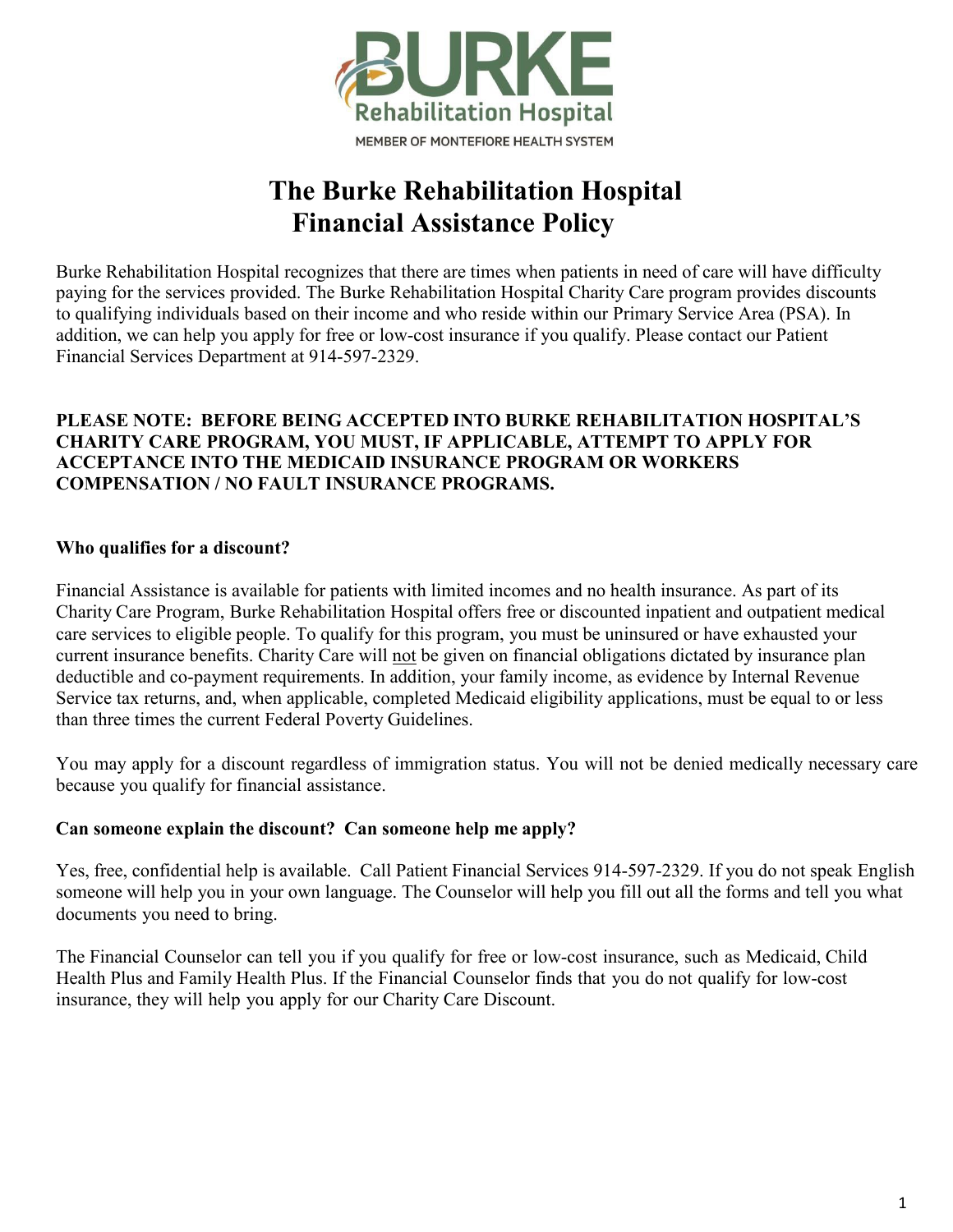# **What are the income limits?**

The amount of the discount varies based on your income and the size of your family. Generally, patients are eligible for financial assistance, using a sliding scale, based on the Federal Government's Federal Poverty Guidelines (FPG).

Burke does not charge FAP-eligible individuals full charges for any medically necessary services. Uninsured inpatients gross charges are reduced to amounts generally billed (AGB) to Medicare based on the AMG calculation for rehabilitation services.

The following table summarizes Burke Rehabilitation Hospital's Charity Care Program family income requirements for FREE MEDICAL CARE SERVICES:

| Size of Family Unit | Family Income Equal To or Less Than |
|---------------------|-------------------------------------|
|                     | 27,180                              |
|                     | 36,620                              |
|                     | 46,060                              |
|                     | 55,500                              |
|                     | 64,940                              |
|                     | 74,380                              |
|                     | 83,820                              |
|                     | 93,260                              |

For Family Units With More Than 8 Members, Add 9,440 For Each Additional Member

For family incomes greater than the Free Care requirements, the following table summarizes Burke Rehabilitation Hospital's Charity Care Program family income eligibility requirements for 80% DISCOUNTED MEDICAL CARE SERVICES:

| Size of Family Unit | Family Income Equal To or Less Than |
|---------------------|-------------------------------------|
|                     | 30,583                              |
|                     | 41,198                              |
|                     | 51,823                              |
| 4                   | 62,438                              |
|                     | 73,063                              |
|                     | 83,678                              |
| ┍                   | 94,303                              |
|                     | 104,918                             |

For Family Units With More Than 8 Members, Add 10,615 For Each Member

For family incomes greater than the 80% Discounted requirements, the following table summarizes Burke Rehabilitation Hospital's Charity Care Program family income eligibility requirements for 60% DISCOUNTED MEDICAL CARE SERVICES: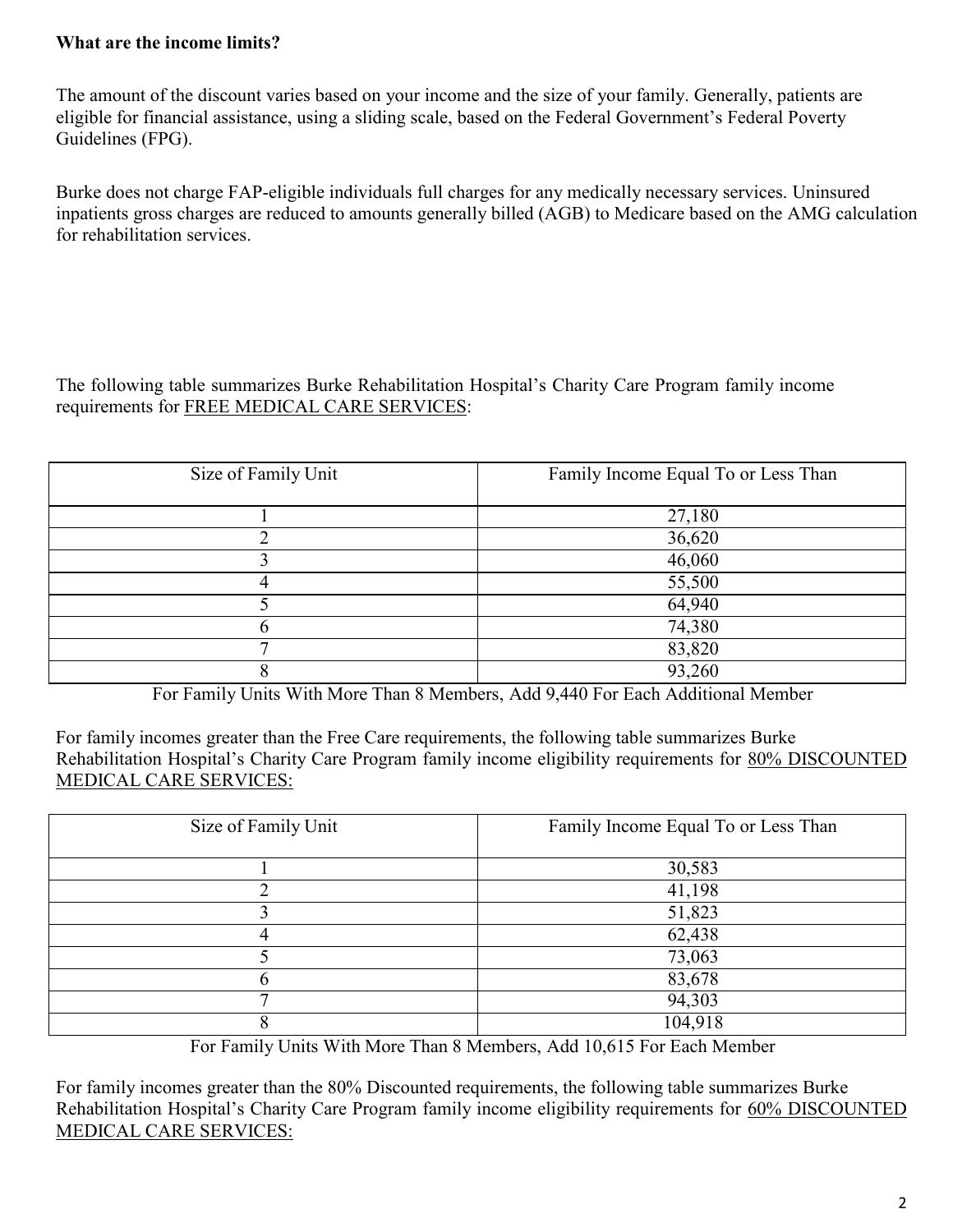| Size of Family Unit | Family Income Equal To or Less Than |
|---------------------|-------------------------------------|
|                     | 33,975                              |
|                     | 45,775                              |
|                     | 57,575                              |
|                     | 69,375                              |
|                     | 81,175                              |
|                     | 92,975                              |
|                     | 104,775                             |
|                     | 116,575                             |

For Family Units With More Than 8 Members, Add 11,800 For Each Member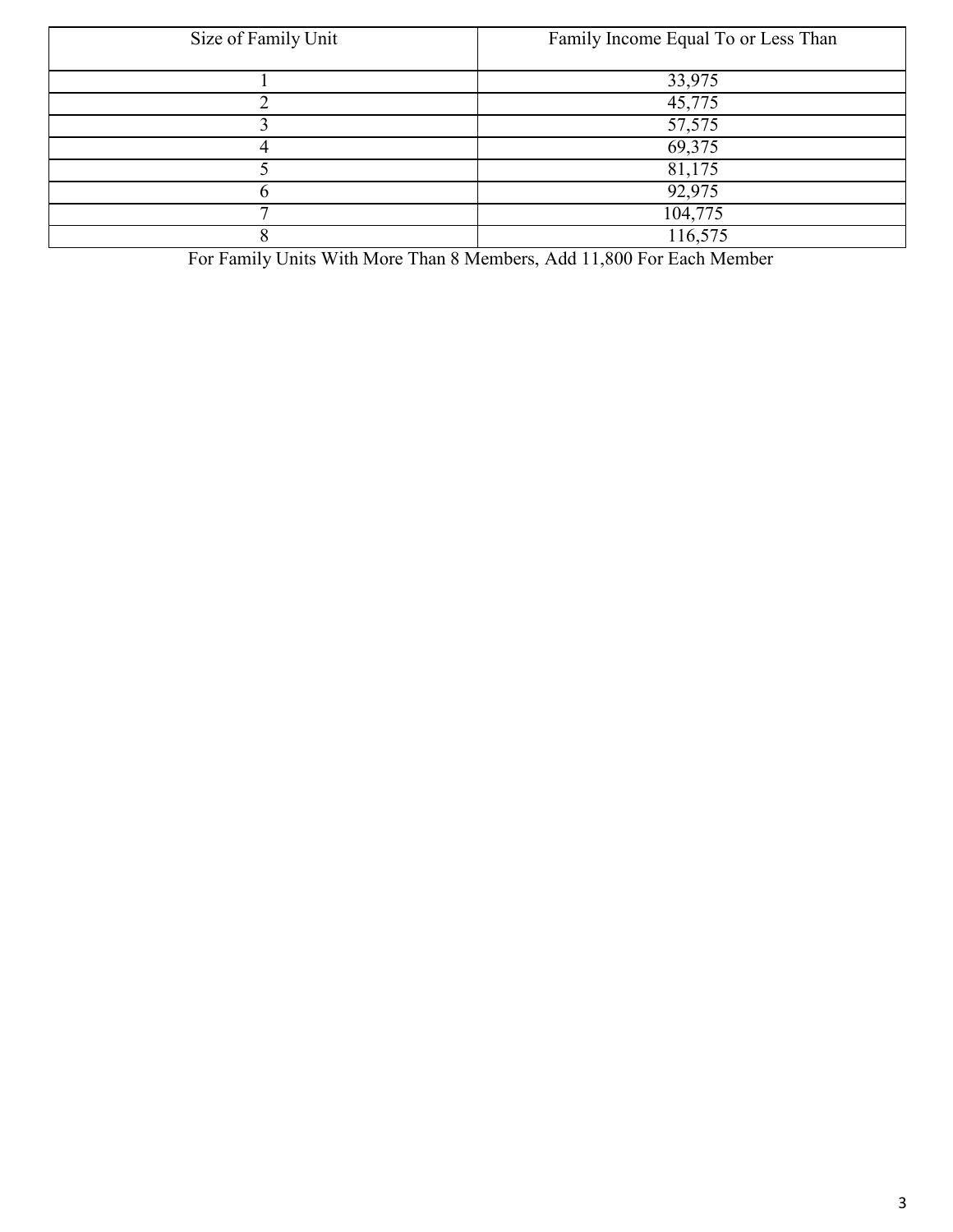For family incomes greater than the 60% Discounted requirements, the following table summarizes Burke Rehabilitation Hospital's Charity Care Program family income eligibility requirements for 40% DISCOUNTED MEDICAL CARE SERVICES:

| Size of Family Unit | Family Income Equal To or Less Than |
|---------------------|-------------------------------------|
|                     |                                     |
|                     |                                     |
|                     | 37,378                              |
|                     | 50,353                              |
|                     | 63,338                              |
|                     | 76,313                              |
|                     | 89,298                              |
|                     | 102,273                             |
| ┍                   | 115,258                             |
|                     | 128,233                             |

For Family Units With More Than 8 Members, Add 12,975 For Each Member

For family incomes greater than the 40% Discounted requirements, the following table summarizes Burke Rehabilitation Hospital's Charity Care Program family income eligibility requirements for 20% DISCOUNTED MEDICAL CARE SERVICES:

| Size of Family Unit | Family Income Equal To or Less Than |
|---------------------|-------------------------------------|
|                     | 40,770                              |
|                     | 54,930                              |
|                     | 69,090                              |
|                     | 83,250                              |
|                     | 97,410                              |
|                     | 111,570                             |
| ┍                   | 125,730                             |
|                     | 139,890                             |

For Family Units With More Than 8 Members, Add 14,160 For Each Member

People with family incomes greater than the 20% Discounted Requirements are not eligible for our Charity Care Program.

## **What if I do not meet the income limits?**

If you do not meet the stated income limits and cannot pay your bill, Burke Rehabilitation Hospital offers installment payment plans.

## **What documents do I need?**

You need to provide a Photo I.D. and

your previous year's tax return.

## **What services are covered?**

All medically necessary services provided by Burke Rehabilitation Hospital are covered by the discount. This includes outpatient services, and inpatient admissions. Charges from private doctors who provide services in the hospital may not be covered. You should talk toprivate doctors to see if they offer a discount or payment plan.